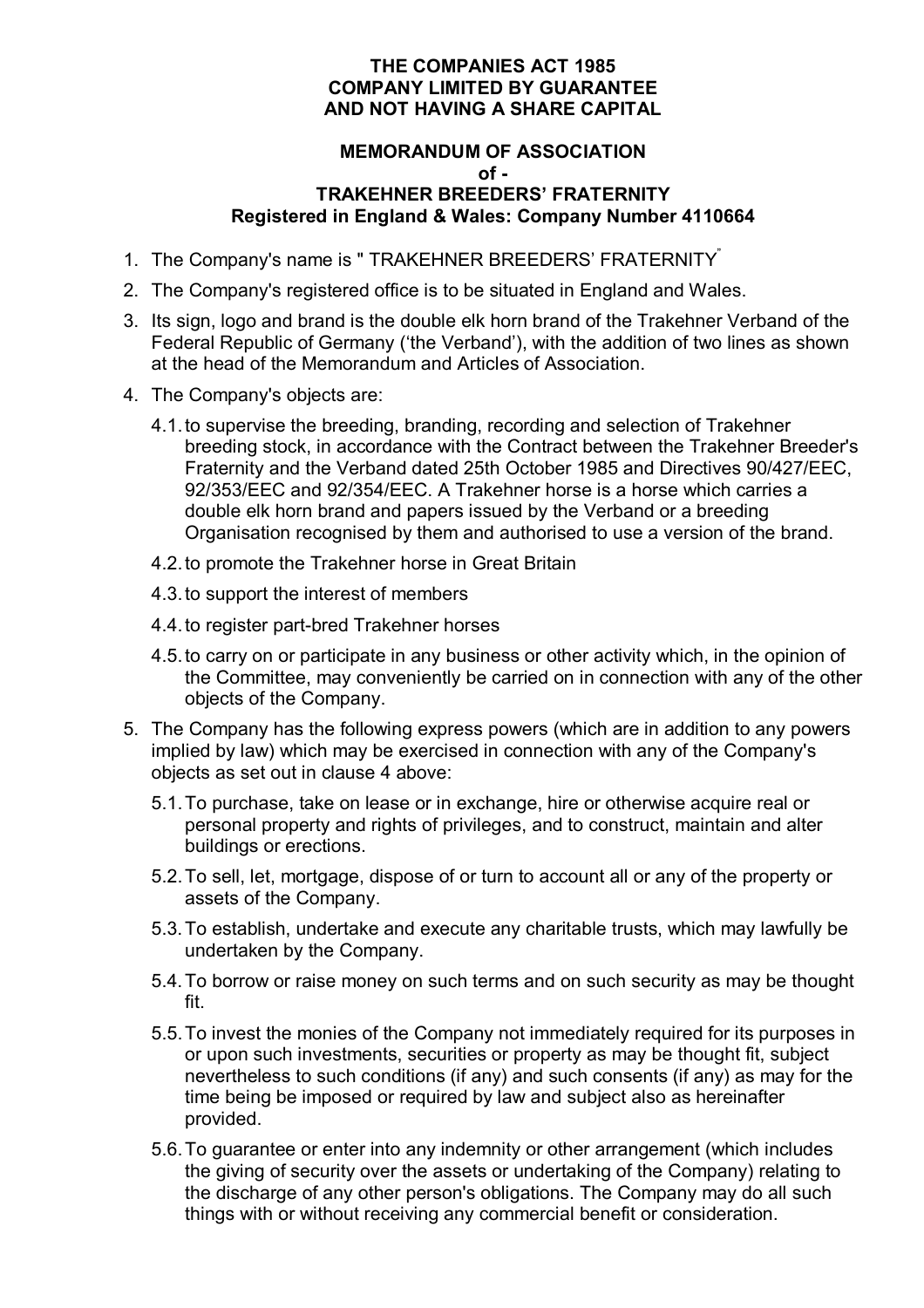- 5.7. To make donations and provide assistance of any kind to any body or association having any charitable public or community purpose or object.
- 5.8. To do all things which, in the opinion of the Committee, are necessary or may help the Company to achieve any of its objects.
- 6. The objects and powers set out in clauses 3 and 4 are to be interpreted in accordance with the following principles:-
- 7. Each sub-clause and each activity referred to in any sub-clause is to be interpreted in the broadest possible sense and any examples given are not to be interpreted as restricting the meaning of the object or power, which they relate to.
- 8. Each sub-clause and each activity referred to in any sub-clause is to be interpreted separately and none of the sub-clauses or activities is to be interpreted in a way which would make it subordinate or incidental to another sub-clause or activity, unless the wording expressly requires this.
- 9. Anything which the Company may do, may be done by it in any part of the world and either alone or in partnership, association or joint venture with one or more other persons and either directly or indirectly. In carrying out any of its objects or exercising any of its powers. The Company may act in any capacity and this includes acting as agent for another person and carrying out the functions for any other person. In addition the Company has power to dispose of all or part of its business or property. The Company also has power to take any lawful steps with a view to a merger with another entity, a transfer of all or part of its undertaking to another entity or a winding up of the Company.
- 10. Any words in the singular include the plural.
- 11. The income and property of the Company shall be applied solely towards the promotion of its objects as set forth in this Memorandum of Association and no portion thereof shall be paid or transferred directly or indirectly by way of dividend, bonus or otherwise howsoever by way of profit, to Members of the Company.
- 12. Provided that nothing herein shall prevent any payment in good faith by the Company:-
	- 12.1. of reasonable and proper remuneration to any Member, for any services rendered to the Company;
	- 12.2. of interest at a rate not exceeding 6% per annum on money lent or reasonable and proper rent for premises demised or lent by any Member of the Company;
	- 12.3. to a company of which a Member of the Company may be a Member holding not more than one hundredth part of the capital of such company.
- 13. If, upon the winding up or dissolution of the Company there remains, after the satisfaction of all its debts and liabilities, any assets whatsoever, such assets shall not be paid to or distributed among the Members of the Company. Such assets shall be transferred either to another body with objects similar to those of the Company or to another body whose objects are the promotion of charity and anything incidental or conducive thereto. Such body shall be determined by the Members of the Company at or before the date of dissolution.
- 14. No addition, alteration, or amendment shall be made to or in the provisions of the Memorandum or Articles of association or for the time being in force, which would have the effect that the Company shall cease to be a company to which Section 30 of the Companies Act 1985 applies.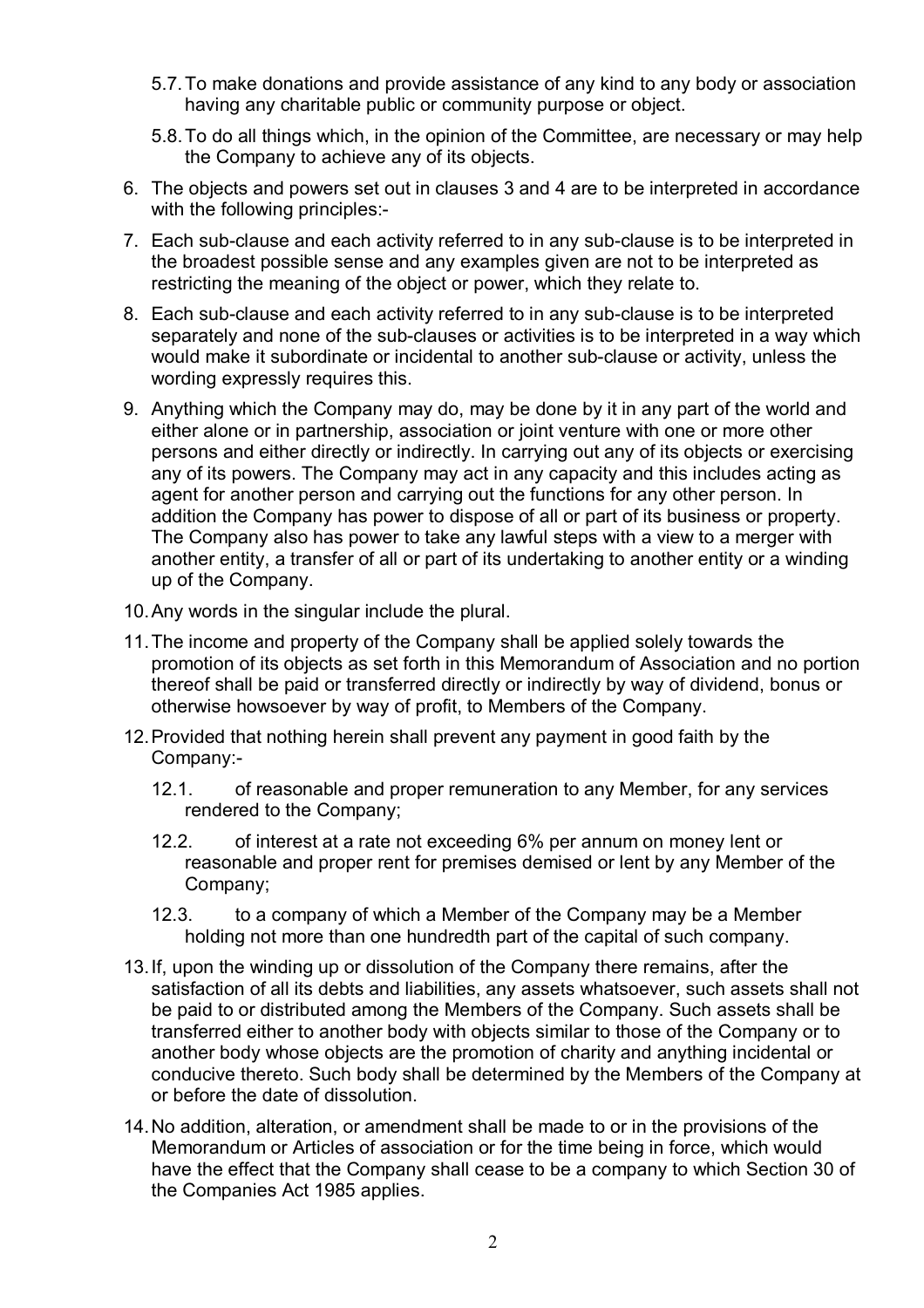- 15. The liability of the Members is limited.
- 16. Every Member of the Company undertakes to contribute such amount as may be required (not exceeding £1) to the assets of the Company if it should be wound up while he is a Member or within one year after he ceases to be a Member, for payment of the Company's debts and liabilities contracted before he ceases to be a Member, and of the costs, charges and expenses of winding up, and for the adjustment of the rights of the contributories among themselves.

\*\*\*\*\*\*\*\*\*\*\*\*

# **ARTICLES OF ASSOCIATION TRAKEHNER BREEDERS' FRATERNITY**

- 1. PRELIMINARY
- 1.1 The rules contained in Table C in the Schedule to The Companies (Tables A to F) Rules 1985 shall not apply to the Company.
- 2. DEFINITIONS
- 2.1 In these Articles the following words have the meanings set out below.
	- 2.1.1 "Act" means the Companies Act 1985 and every statutory modification and re-enactment thereof for the time being in force.
	- 2.1.2 "Articles" means these Articles of Association, and the rules of the Company from time to time in force.
	- 2.1.3 "Clear days" in relation to a period of notice means that period excluding the day when the notice is given or deemed to be given and the day for which it is to take effect.
	- 2.1.4 "Company" means the above-named Company.
	- 2.1.5 "Committee" and "Committee of Management" means the Board of Directors for the time being of the Company.
	- 2.1.6 "in writing" means written, printed, typewritten, sent and received by facsimile transmission, photographed or lithographed, or visibly expressed in all or any of those or any other modes of representing or reproducing words.
	- 2.1.7 "Month" means calendar month.
	- 2.1.8 "Registered Office" means the registered office of the Company.
	- 2.1.9 "United Kingdom" means Great Britain and Northern Ireland.
- 3. INTERPRETATION
- 3.1 Words and phrases defined in the Act have the same meanings in these Articles.
- 3.2 Where reference is made to a statutory provision this includes all prior and subsequent enactments, amendments and modifications of that provision and any rules made under it.
- 3.3 References to the masculine gender include the feminine and neuter and vice versa. Similarly, references to the singular include the plural and vice versa.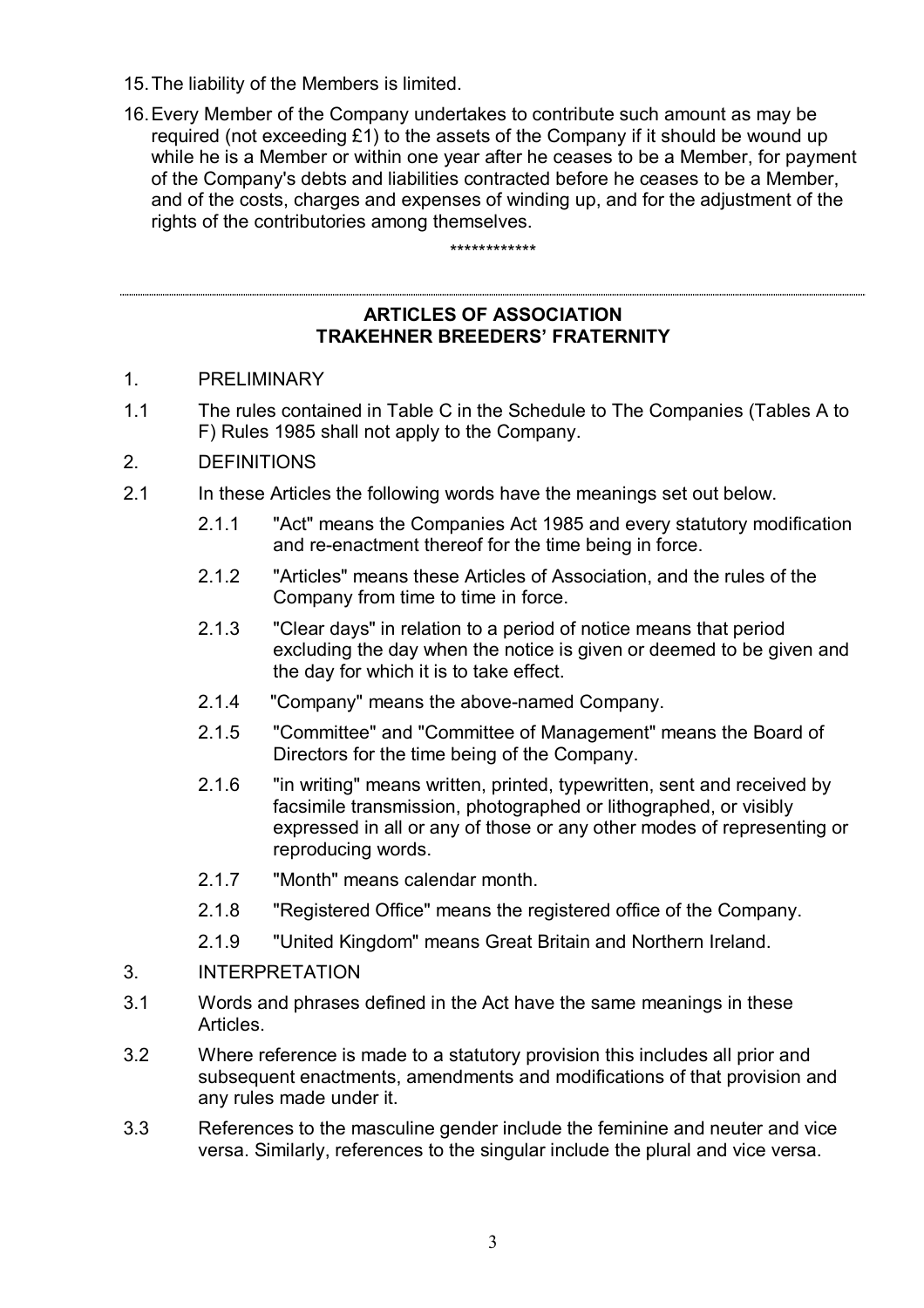- 3.4 The headings in these Articles are inserted for convenience only and shall not affect the construction or interpretation of any of the provisions contained in them.
- 4. MEMBERSHIP
- 4.1 The name and address of each Member of the Company shall be recorded in the register of Members. Membership is personal to the person concerned and may not be transferred.
- 4.2 A Member shall be recorded in or removed from the register only in accordance with these Articles.
- 4.3 Unless otherwise a condition of membership, membership of the Company shall be renewed annually by 1<sup>st</sup> January.

There are two membership categories. "Full Members" are those Members that own a Trakehner horse registered in the Main Stud Book or the Stud Book. "Associate Members" are all other Members of the Fraternity. Within these articles, the term "Member" shall be taken to refer to both categories of Member, unless expressly stated within the Article concerned.

- 4.5 A person applies to become a Member by completing a membership application and depositing the application and appropriate subscription fee at the Membership Registrars Office.
- 4.6 A person becomes a Member once the cheque or other means of payment of the subscription fee has been honoured and the name of the person has been recorded in the register.
- 4.7 By becoming a Member, the Member agrees to observe and perform and be bound by:
	- i) the memorandum and articles of association of the Company;
	- ii) the conditions of membership appropriate to that Member; and
	- iii) any Rules pursuant to article 14
- 4.8 Having become a Member, a Member shall cease to be a Member if:
	- i) the Member resigns by giving not less than 28 days notice in writing;
	- ii) the Member dies;
	- iii) the Member does not renew his membership by  $1<sup>st</sup>$  March; or
	- iv) the Member is expelled by the Committee.
- 4.9 A Member who ceases to be a Member during the year shall no longer be entitled to receive the benefits of membership and shall not be entitled to the return of any subscription fees.
- 4.10 If there is any dispute as to whether a person is a Member or there is any defect in membership, the Committee has full powers to resolve the dispute or to correct the defect. The exercise of these powers by the Committee shall be final and binding on all concerned.
- 5. GENERAL MEETINGS
- 5.1 Each year the Company must hold an Annual General Meeting in accordance with the Act. The Committee will decide when and where the Annual General Meeting will be held.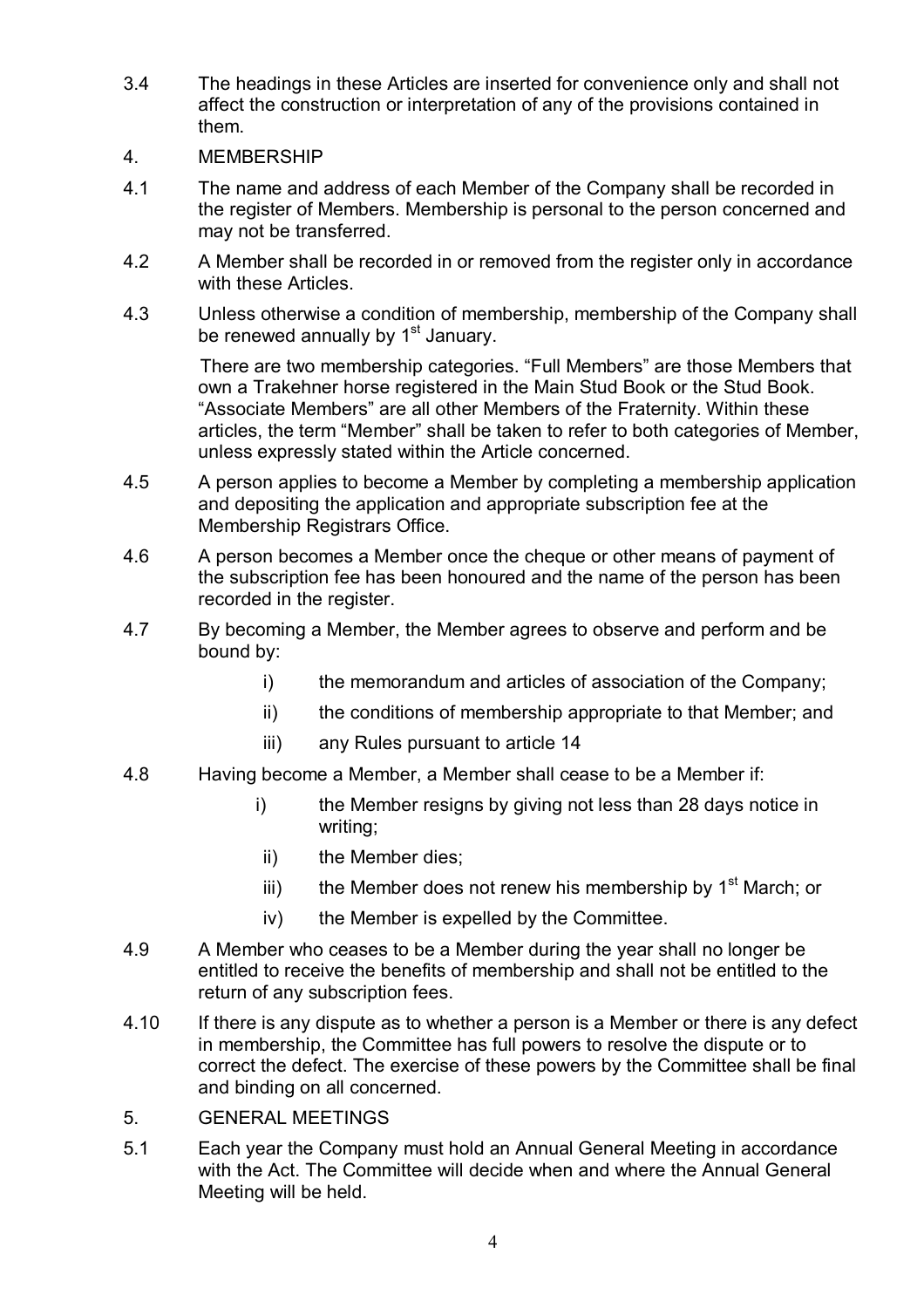- 5.2 Any general meeting, which is not an Annual General Meeting, is called an Extraordinary General Meeting.
- 5.3 The Committee may at any time and shall, on a requisition made in writing by not less than twelve Members, convene an Extraordinary General Meeting.
- 6. NOTICE OF GENERAL MEETINGS
- 6.1 At least 8 weeks' notice in writing must be given for every Annual General Meeting of the Company. With the notice the committee will invite nominations to Committee together with a request for items for the agenda of the Annual General Meeting.
- 6.2 At least 21 clear days' notice must be given for every Extraordinary General Meeting.
- 6.3 Any notice must state where the meeting is to be held, the date and time of the meeting and the nature of any special business for the meeting. Article 7 explains what business is treated as special business.
- 6.4 A Member is entitled to attend and vote at a general meeting, but only "Full Members" as defined in Article 4.4 have the right to vote on matters that have effect on the Main Studbook, the Stud Book or Registers and their operation.
- 6.5 The notice calling an Annual General Meeting must state that the meeting is the Annual General Meeting. The notice calling a meeting at which it is proposed to pass a special or extraordinary resolution must state that it is intended to propose the resolution as either a special or extraordinary resolution.
- 6.6 Notice of every general meeting must be given to all Members and to the Company's auditors. If by accident, notice of a meeting is not given to any person who is entitled to receive such notice, the proceedings of that meeting will still be valid. This also applies to any accidental failure to send any other notice or circular relating to the meeting. It also applies where the notice, circular was sent but was not received.

# 7. PROCEEDINGS AT GENERAL MEETINGS

- 7.1 Any business at an Extraordinary General Meeting is treated as special business. Except for the following, all business at an Annual General Meeting is also treated as special business:
	- a) considering and adopting the annual accounts, the Directors' Report, the Auditors' Report and any other document which must be sent with or attached to the accounts;
	- b) appointing Directors to replace any Directors who are retiring or have retired;
	- c) appointing the Auditors; and
	- d) authorising the Directors to fix the remuneration of the Auditors.
- 7.2 Any Member wishing to put forward a resolution or issues to a general meeting or a nomination to an Annual General Meeting must transmit the text of that resolution to the Company Secretary at least 14 clear days before the Company Secretary is bound to notify the Members of the agenda of the meeting.
- 7.3 At least 14 clear days prior to the Annual General Meeting all Members will receive the Agenda and Papers for the Annual General Meeting. The Agenda will always include reports from the Directors of the Company.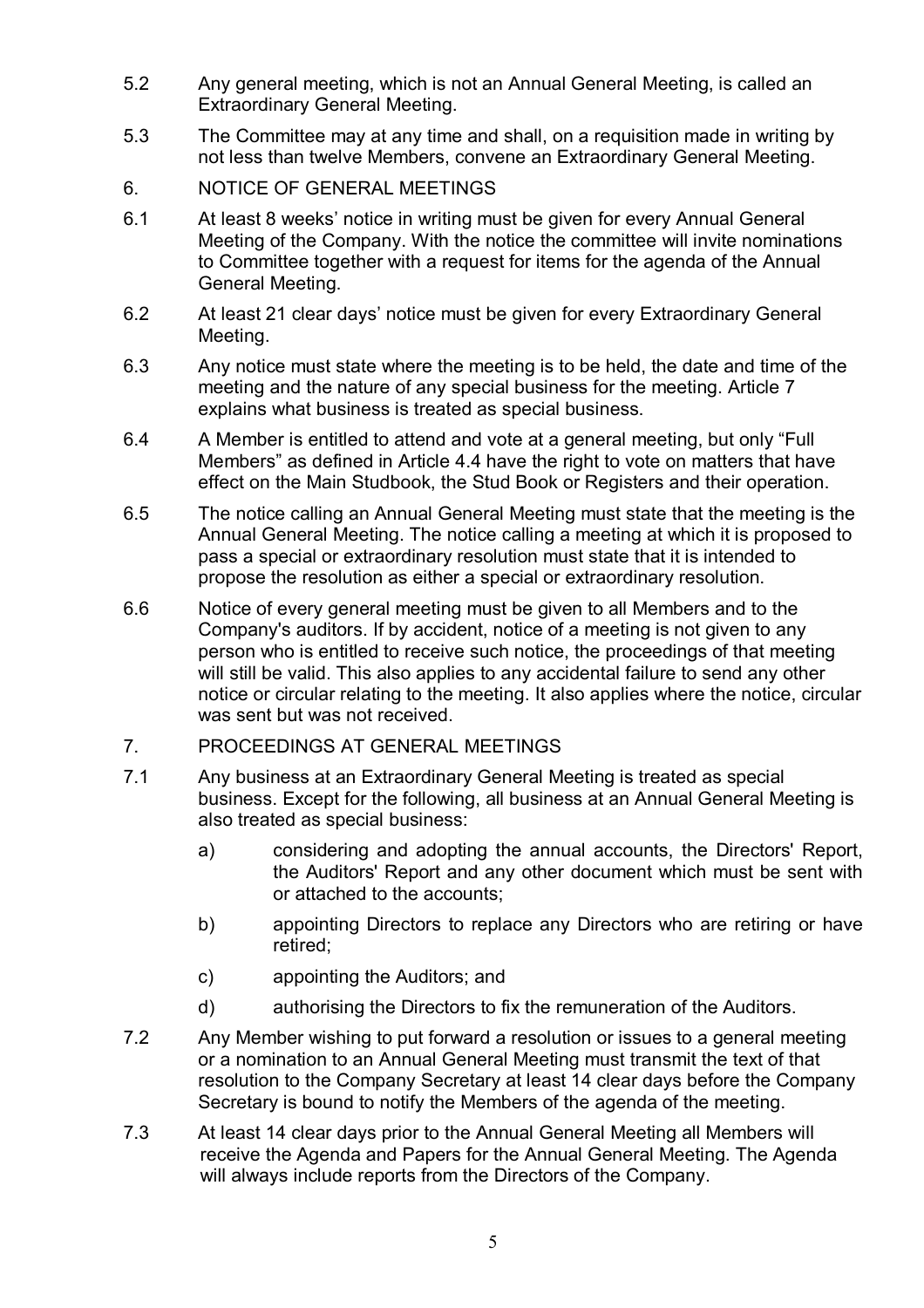- 7.4 Amendments can be proposed to any type of resolution if the amendments are only clerical amendments to correct an obvious error.
- 7.5 No other amendments to any ordinary, special or extraordinary resolution can be proposed or voted on.
- 7.6 Before a general meeting starts to do business there must be a quorum present. If there is not, the meeting cannot carry out any business. However a chairman can be appointed, chosen or elected without a quorum being present because this is not treated as part of the meeting's business. Unless the Articles say otherwise, a quorum for all purposes is 5% of the Members who are entitled to vote and are present in person.
- 7.7 This Article applies if a quorum is not present within 30 minutes of the time fixed for the meeting to start. The chairman of the meeting can decide to extend this time but not for more than 2 hours.
- 7.8 If a quorum is not present within 30 minutes of the time fixed for the start of the meeting or within any extended time period:
	- a) if the meeting was requisitioned by the Members, it will be dissolved;
	- b) a meeting which was called in any other way will be adjourned to another day, time and place decided by the chairman.
- 7.9 If a meeting is postponed for more than 14 days, the Committee must give at least 7 clear days' notice for the postponed meeting in the same way as for the original meeting. At the adjourned meeting if a quorum is not present within 30 minutes of the time fixed for the start of the meeting or within any extended time period, the Members who are entitled to vote and are present in person shall be a quorum.
- 7.10 The chairman of the Committee will be the chairman at every general meeting.
- 7.11 If there is no chairman of the Committee, the Directors who are present will choose one of themselves to act as chairman of the meeting. This also applies if the chairman of the Committee is not present within 15 minutes of the time the meeting is due to start or if the chairman is unwilling to chair the meeting.
- 7.12 If there is no Director present within 15 minutes of the time the meeting is due to start or if each Director who is present, is unwilling to chair the meeting, the Members present in person shall choose one of their representatives to be chairman of the meeting.
- 7.13 The chairman of the meeting can take any action to make sure the meeting is orderly. This can be whatever action he thinks is necessary. Any decision the chairman makes relating to matters of order or procedure including whether any question raised is a point of order or procedure will be final and cannot be challenged.
- 7.14 Each Director is entitled to attend and speak at any general meeting.
- 8. VOTING
- 8.1 Each Member shall have one vote except as provided in Article 6.4.
- 8.2 A poll is demanded in relation to the election of the Chairman as well as the Directors. Ballot papers shall be prepared containing the names of the candidates in alphabetical order.
- 8.3 If a resolution is put to the vote at a general meeting, it will be decided by a show of hands. This applies unless a poll is demanded of those Members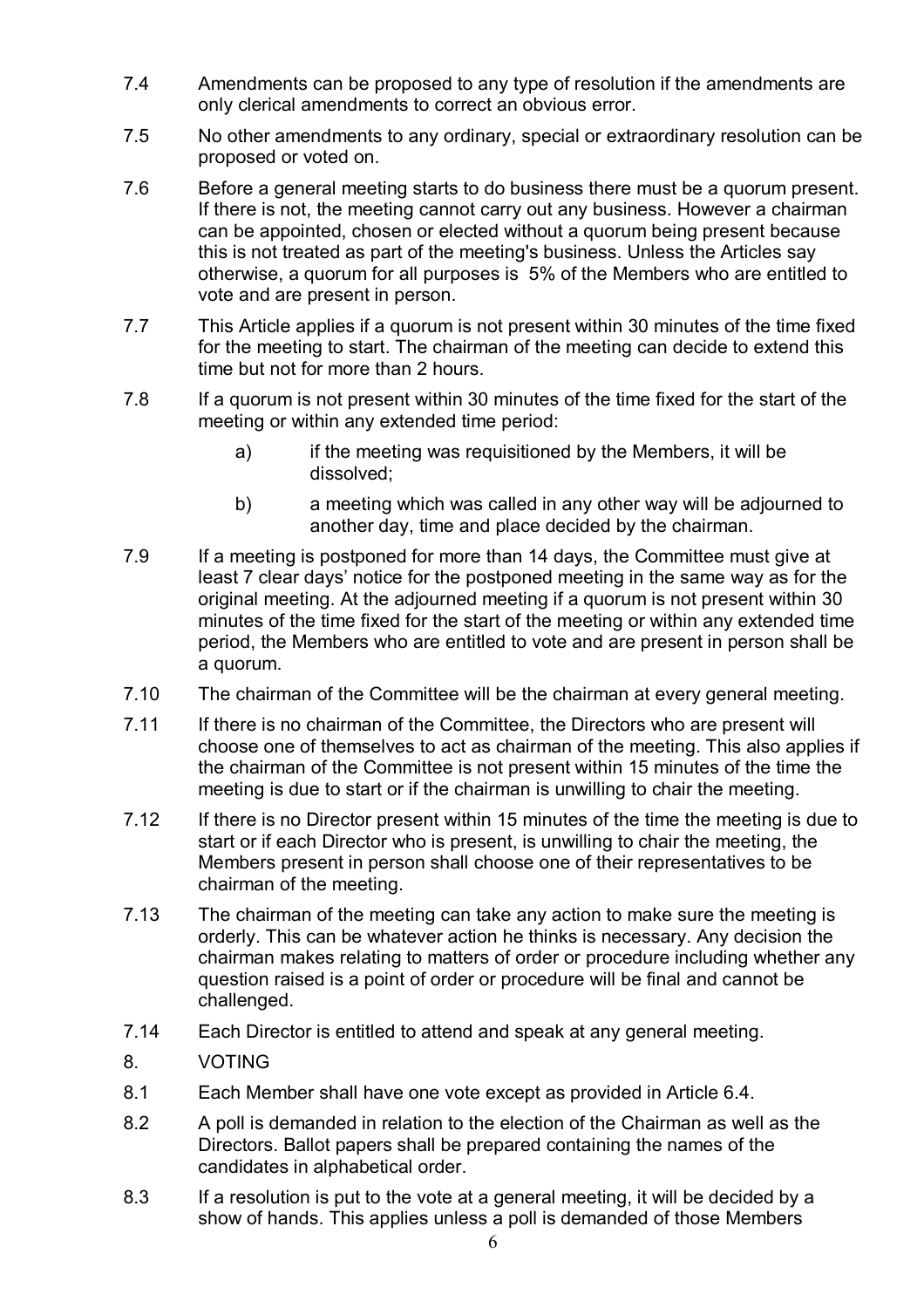present, before the resolution is put to the meeting or before or when the result of the show of hands is declared by the chairman. A poll can be demanded:

- a) by the chairman of the meeting;
- b) by at least 5 Members who are present either in person at the meeting and are entitled to vote; or
- c) by Members in accordance with the Act.
- 8.4 The following applies when there is a vote by a show of hands and no poll is demanded or any demand for a poll is withdrawn. The chairman can declare that on a show of hands:
	- a) a resolution has been passed or has been passed unanimously or has been passed by a particular majority; or
	- b) a resolution has been lost or has been lost by a particular majority.
- 8.5 The chairman's declaration will be final and conclusive. The declaration must be entered in the minute book, which will be conclusive proof of the fact. The number or proportion of votes recorded for or against a resolution must be noted in the minutes.
- 8.6 A demand for a poll on a particular matter will not stop a general meeting from continuing to deal with other matters. If a poll is demanded it may, if the chairman consents, be withdrawn at any time before the end of the meeting or before the poll is taken (whichever is earlier). If a demand for a poll is withdrawn, any declaration of the result of a vote on that resolution by a show of hands, which was made before the poll was demanded, will be valid.
- 8.7 If the votes at a general meeting are equal, either on a show of hands or on a poll, the chairman of the meeting will be entitled to a second or casting vote.
- 8.8 Every Member who is present in person and entitled to vote at a general meeting will have one vote on a show of hands or on a poll.
- 8.9 Where:
	- a) an objection is raised to the right of any person to vote at a meeting;
	- b) votes have been counted that should not have been counted or that could have been rejected;
	- c) votes are not counted that should have been counted;

these things will only affect the validity of the decision of the meeting if the objection is raised or the error is pointed out at the meeting at which the vote was cast or the error occurred. The chairman of the meeting will decide all such objections and errors and his decision will be final and conclusive. This Article applies in the same way to adjourned meetings.

# 9. THE COMMITTEE OF MANAGEMENT

- 9.1 The Committee of Management shall be the Directors of the Company within the meaning of the Act.
- 9.2 The Directors of the Company shall be the Chairman, Company Secretary, Studbook Registrar, Assistant Registrar & Membership Secretary, Honorary Treasurer, Show Organizer, and Marketing & Sales Director.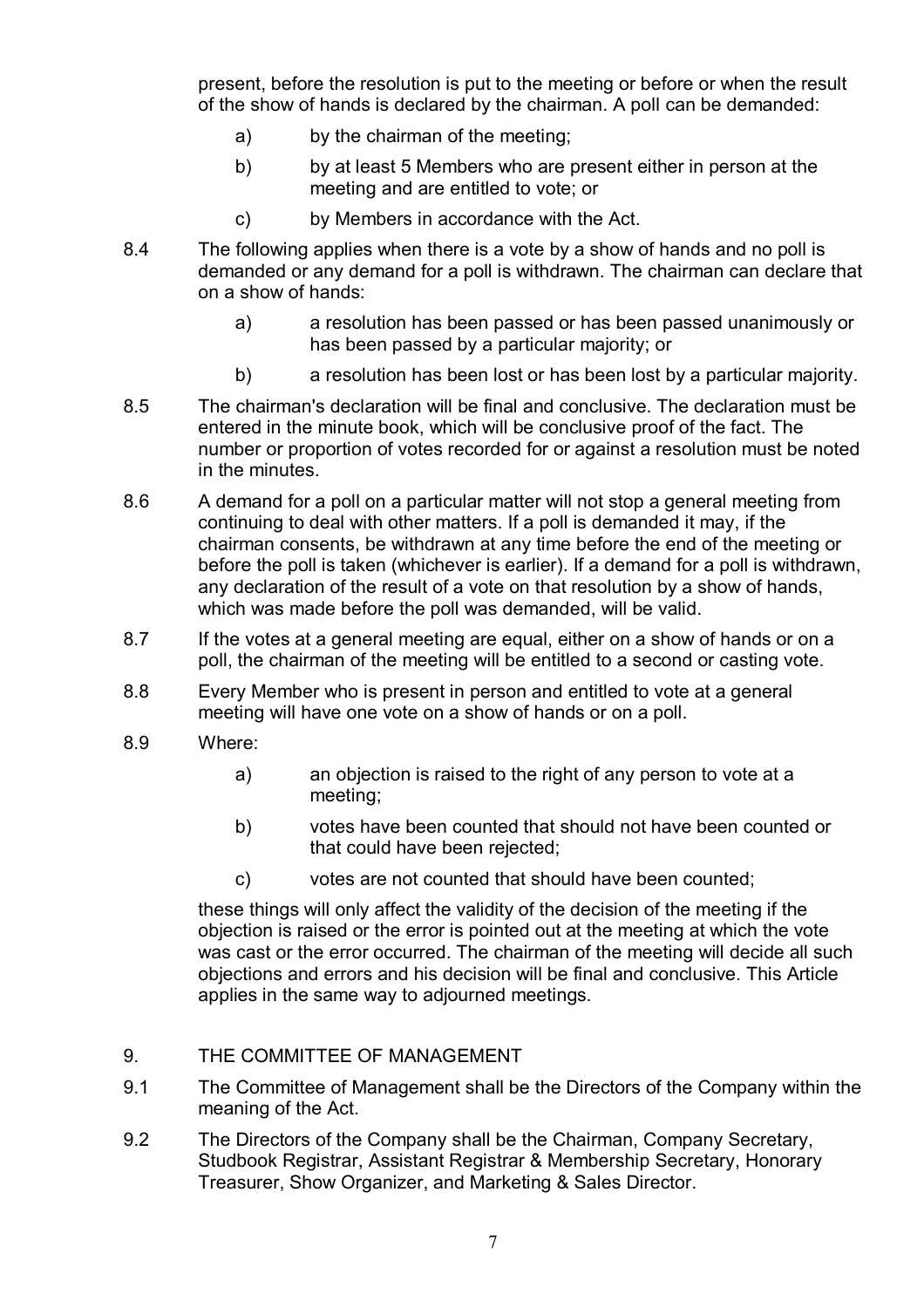- 9.3 The Directors appointed under Article 9.2 must be Members under Article 4.4, and be of good financial standing with the Company. The Chairman, Company Secretary, Studbook Registrar, Assistant Registrar & Membership Secretary, and Honorary Treasurer must be Full Members owning horses approved for breeding in the Main Stud Book or Stud Book.
- 9.4 The posts will be subject to election on a three-year cycle of rotating posts in the following order:

| Year 2 Chairman         | Honorary Treasurer Show Organizer                        |  |
|-------------------------|----------------------------------------------------------|--|
|                         | Year3 Stud Book Registrar Marketing & Sales Director     |  |
| Year1 Company Secretary | <b>Assistant Registrar &amp; Membership</b><br>Secretary |  |

- 9.5 A person who is eligible may be appointed as a Director in the following manner:
	- 9.5.2 The Members can, by passing an ordinary resolution, appoint a Director either as an extra Director or a Director to fill a vacancy where someone has ceased to be a Director.
	- 9.5.3 The Committee can appoint up to two Directors at any one time to fill vacancies. Any Member so appointed shall retain his office until that office is due for re-election.
- 9.6 The Committee may appoint a Member or groups of Members to undertake tasks on behalf of the Fraternity.
- 9.7 A Member who is entitled to attend and vote at the meeting and who wishes to propose a person for appointment as a Director must deliver a written notice to the Companies Secretary Office nominating that person. The notice must contain the full name and address in Great Britain of that person and be signed by the person concerned confirming that he is willing to be elected.
- 9.8 In case there shall not be a sufficient number of candidates nominated and willing to serve the Committee may at or after the Annual General Meeting fill the remaining vacancy or vacancies entirely at its discretion.
- 9.9 A Director will cease to be a Director in any of the following circumstances:
	- − If he delivers a written resignation to the Company Secretary's Office or offers it at a Committee meeting.
	- − If the Committee decides that he is no longer able to be a Director because of physical or mental incapacity or mental disorder.
	- − If he has missed Committee meetings for a continuous period of 6 months without the Committee's consent.
	- − If he becomes bankrupt, or insolvent, or compound with his creditors.
	- − If he is prohibited by law from being a Director.
	- − If he ceases to be a Director under the Act or is removed under these Articles.
	- − If he be convicted of any offence triable at the Crown Court.

# 10. DIRECTORS' FEES AND EXPENSES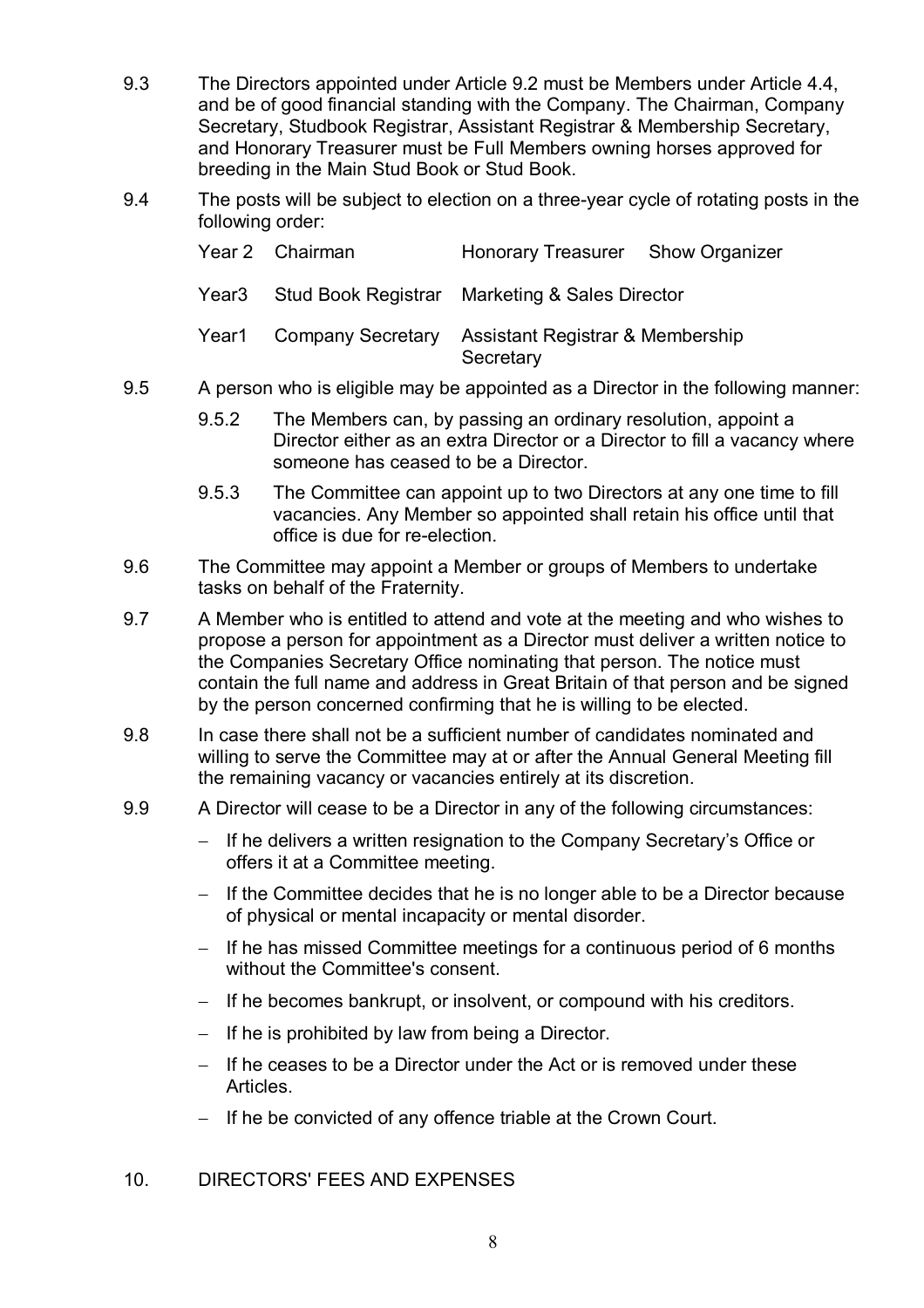- 10.1 A Director shall not be entitled to any remuneration for performing his services as a director unless otherwise sanctioned by an ordinary resolution of the Members.
- 10.2 The Company will pay the reasonable travelling, hotel and incidental expenses incurred by the Directors to attend and return from:
	- − Committee meetings;
	- − meetings of subcommittees of the Committee;
	- − general meetings; and
	- − other meetings on the Company's business.
	- − The Company can also pay all other expenses properly and reasonably incurred by Directors in conducting the Company's business or performing their duties.
- 11. THE COMMITTEE'S POWERS AND DUTIES
- 11.1 The Committee will manage the Company's business. The Committee can use all of the Company's powers except where the Articles or the Act say that powers can only be used by the Members voting at a general meeting.
- 11.2 The Committee is always subject to:
	- − the provisions of the Act;
	- − the Company's memorandum of association;
	- − the requirements of these Articles;
	- − any directions given by the Trakehner Verband under Contract provisions or under Directives 90/427/EEC, 92/353/EEC and/or 92/354/EEC, and
	- − any directions given by the Members passing a special resolution at a general meeting.

However, if the memorandum or articles of association of the Company are altered, or a special resolution is passed, relating to something, which the Committee has already done which falls within its powers, this cannot invalidate the Committee's previous action.

- 11.3 Any other Articles, which give special authority or powers to the Committee, do not limit or restrict but add to the powers given by this Article.
- 12. BORROWING POWERS
- 12.1 The Committee can exercise all the Company's powers to borrow money and to mortgage or charge all or any part of the Company's business and activities, property and assets (present and future) and uncalled capital. The Committee can also exercise all the Company's powers to issue debentures and other securities, whether outright or as collateral security for any debt, liability or obligation of the Company or of any third party. In exercising these powers the Committee is subject to the requirements of the Act.
- 13. PROCEEDINGS OF THE COMMITTEE
- 13.1 The Committee can decide when to have meetings and how to conduct them. The Committee must, however, comply with any specific provision in these Articles, which applies to Committee meetings.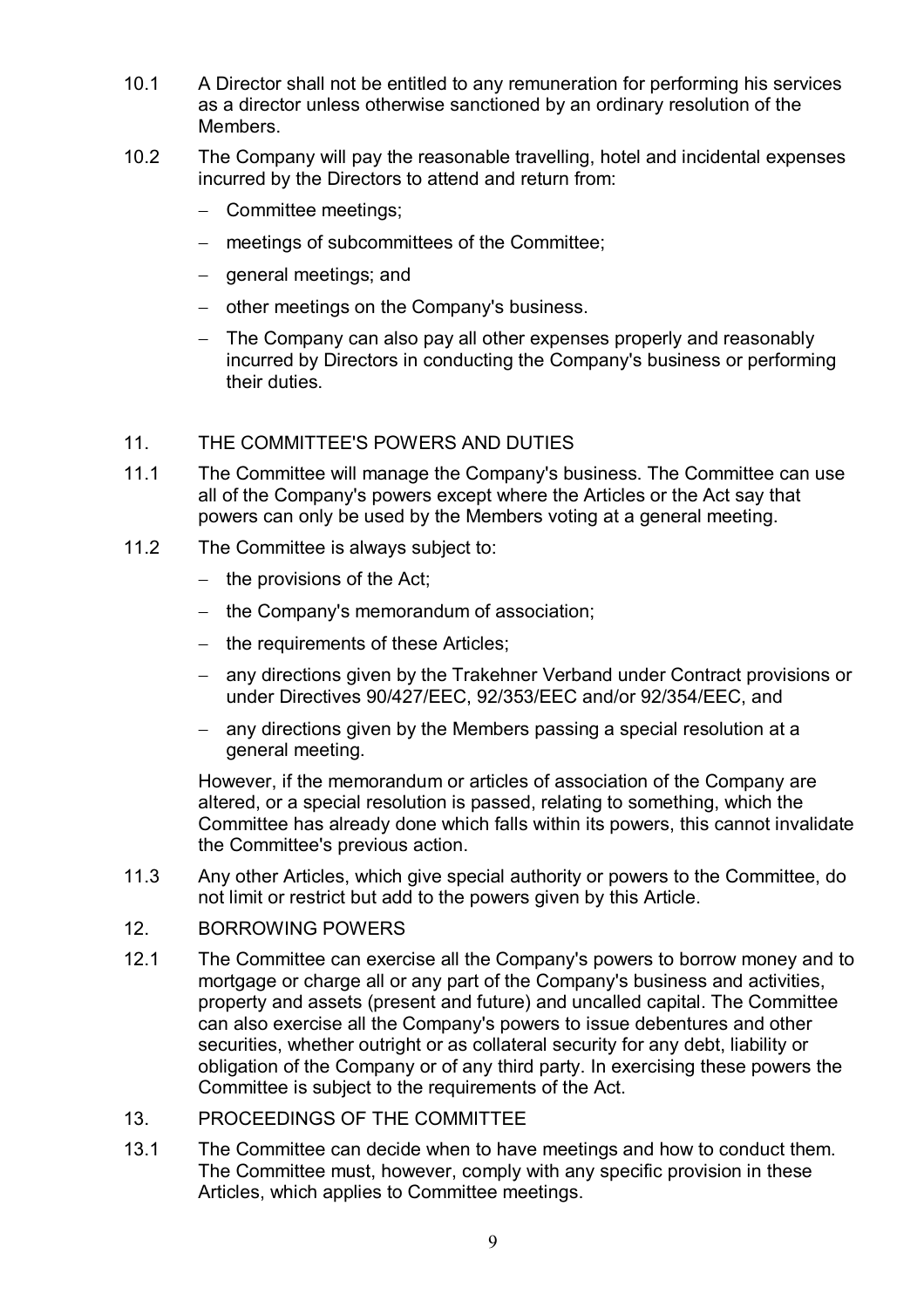- 13.2 Matters for decision, which arise at a Committee meeting, will be decided by a majority vote. If the votes are equal, the chairman of the meeting will have a second or casting vote.
- 13.3 A Committee meeting can be called by a Director. It must be called by the Secretary if a Director requests a meeting.
- 13.4 The quorum needed to deal with the business of the Committee is 4 Directors.
- 13.5 If the number of Directors is less than the number fixed under the Articles for a quorum for a Committee Meeting, the continuing Directors or Director can continue to act. However in these circumstances they or he can only convene a general meeting and cannot use any of the Committee's other powers.
- 13.6 If there are no Directors able or willing to act, any 5 Members can call a general meeting.
- 13.7 If there is no chairman or the chairman is absent, the Directors who are present can choose which of them will chair the meeting.
- 14. THE RULES OF THE COMPANY
- 14.1 To further the objects of the Company as set out in clause 5 of the Memorandum, the Committee has power to issue rules relating to the activities of the Company, Members and the breeding of the Trakehner horse in Great Britain such as to
	- − the selection and grading of stallions and mares
	- − performance testing
	- − stud book entries and branding procedures
	- − the Judges Panel
	- − the marketing and promotion of the Trakehner Horse
	- − the qualification for prizes and trophies
	- − the duties of Directors.
- 14.2 The Rules previously adopted by the Trakehner Breeders' Fraternity shall form the basis of Rules made and adopted by the Committee, and shall have retrospective application as though made by the Committee at the time of application.
- 14.3 All Rules passed by the Committee will be published to the Members at the earliest convenience, and copied to the Trakehner Verband.
- 15. COMPANY SECRETARY
- 15.1 If for whatever reason the post of the Company Secretary becomes vacant the committee will appoint somebody appropriate to full fill this role until the next election.
- 16. SEAL
- 16.1 The Company's common seal can only be used with the Committee's authority.
- 16.2 The Committee can decide who will sign any document, which is to be sealed with the common seal. But unless the Committee decides otherwise, it must be signed by a Director and the Company Secretary or by 2 Directors and must be recorded to the minute book.
- 16.3 A document signed by one Director and the Company Secretary, or by 2 Directors, which states that it has been executed by the Company will have the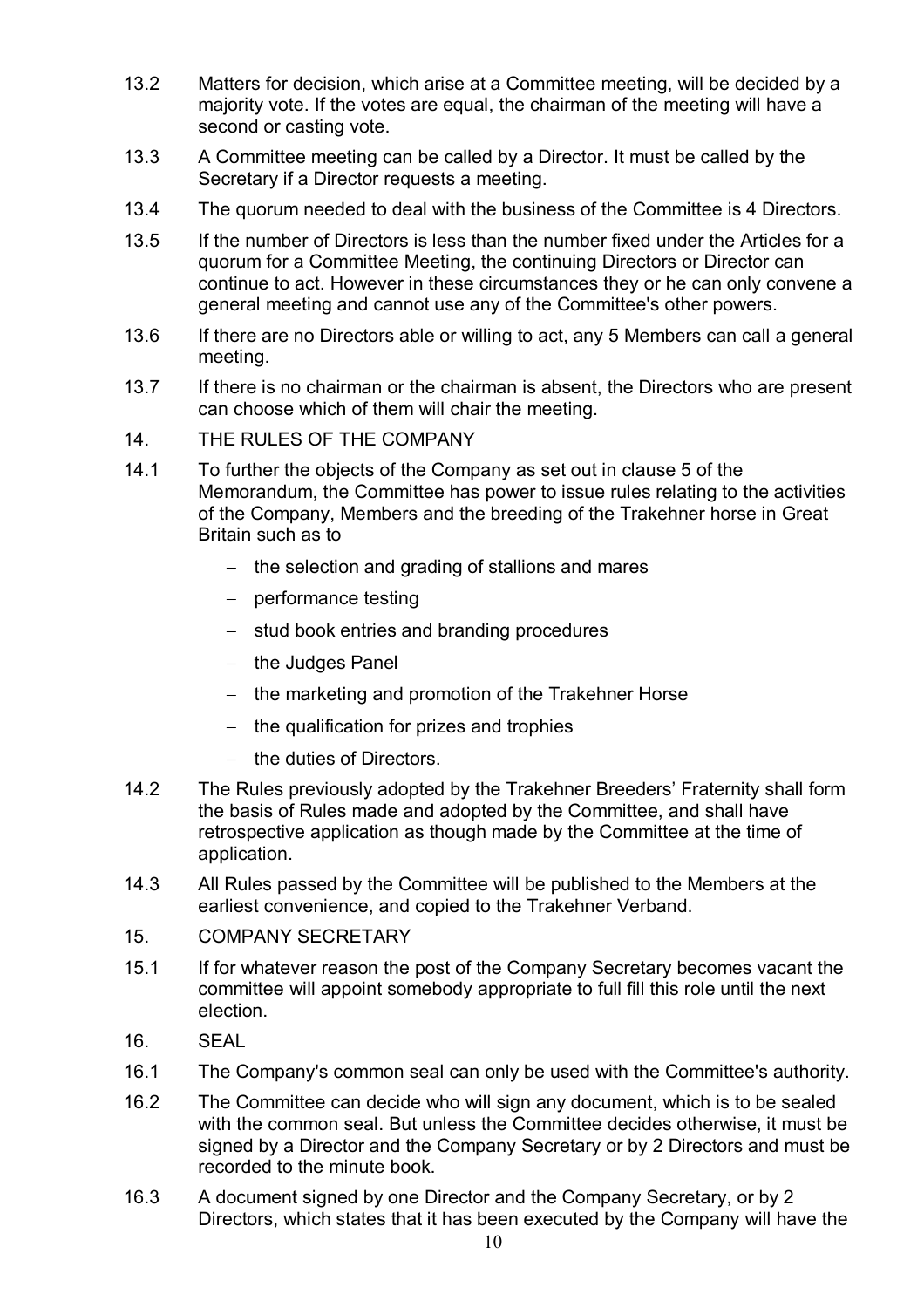same effect as if it had been sealed and must be recorded to the minute book. This will not apply if the Act says otherwise.

- 17. ACCOUNTS
- 17.1 The Committee must make sure that proper accounting records, which comply with the Act, are kept.
- 17.2 The accounting records must be kept at the Registered Office or at any other place, which the Committee thinks fit and the Act allows.
- 17.3 The Directors can always inspect the accounting records.
- 17.4 No Member or other person has any right to inspect any accounting record or book or document of the Company unless:
	- he is entitled by law;
	- he is authorised to do so by the Company; or
	- he is authorised to do so by the Members passing an ordinary resolution at a general meeting.

#### 18. AUDITORS

- 18.1 The appointment and duties of the Company's Auditors will be governed by the Act. The Auditor is entitled to attend any general meeting and to receive notices of and any other communication relating to any general meeting, which any Member is entitled to receive. The Auditor will also be entitled to speak at any general meeting on any business, which concerns him as auditor.
- 19. NOTICES
- 19.1 Any notice or other document can be served or delivered by the Company on or to a Member:
	- personally or by posting it (with postage paid) to the address given for the Member in the register of Members;
	- by publishing the notice or other document in "TBF News" or other publication or newsletter determined by Committee.
- 19.2 Where a notice or document is served by post, it will be treated as being served and delivered 24 hours after it was posted.
- 19.4 Any notice or document, which is published in accordance with article 19.1.2, will be treated as having been served on the third day after publication.
- 20. WINDING UP
- 20.1 The Committee can on behalf of the Company and in the Company's name present a petition to a court for the Company to be wound up.
- 21. INDEMNITY
- 21.1 Every Director, Company Secretary and all other officers of the Company are entitled to require the Company to indemnify them against all the costs, charges, losses, expenses and liabilities which he incurs in or in connection with the performance of his duties as an officer or employee of the Company.